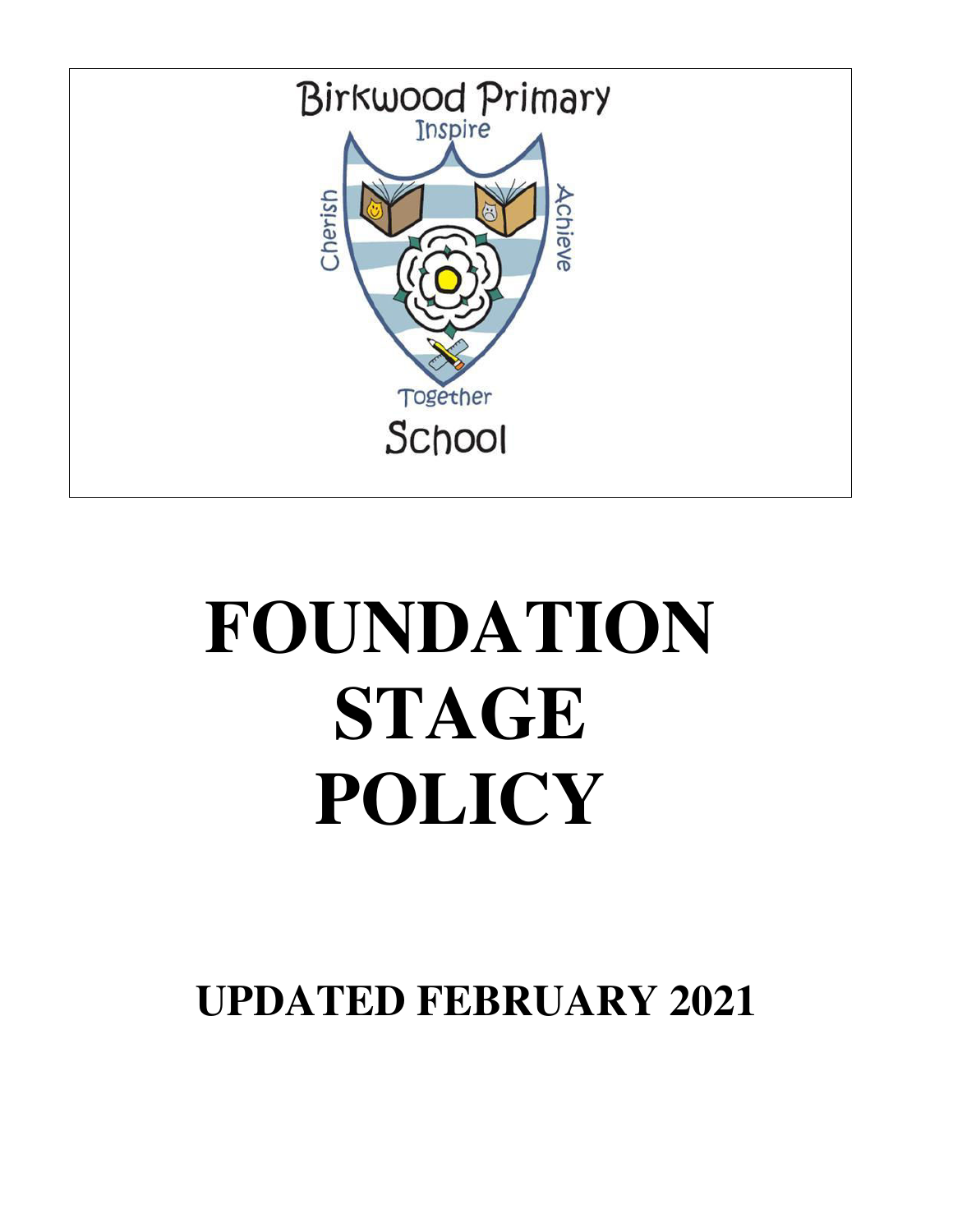*"Every child deserves the best possible start in life and the support that enables them to fulfil their potential. Children develop quickly in the early years and a child's experiences between birth and age five have a major impact on their future life chances. A secure, safe and happy childhood is important in its own right. Good parenting and high quality early learning together provide the foundation children need to make the most of their abilities and talents as they grow up."*

*"The Early Years Foundation Stage (EYFS) sets the standards that all early years providers must meet to*  ensure that children learn and develop well and are kept healthy and safe. It promotes teaching and learning *to ensure children's 'school readiness' and gives children the broad range of knowledge and skills that provide the right foundation for good future progress through school and life."*

Statutory Framework for the Early Years Foundation Stage Department for Education, 2017

At Birkwood Primary School, we are committed to providing a high quality early years education, which gives children a secure and confident start to their school life and nurtures a lifelong love of learning. We are fully committed to the purpose and aims of the Early Years Foundation Stage Framework.

#### **Staffing and Organisation**

The Foundation stage focuses on the needs of children from 3 to the end of Foundation Stage. Although there is a two-term entry into the FS1, if places do become available at other times of the year then children will join us shortly after their third birthday. At over subscribed times some children will not start until they are four. There is a one term intake of 40 FS2 children in September comprising of two classes of 20; Pupil Premium Funding has enabled class sizes to remain small.

The unit is divided into two areas; a nursery setting and a foundation stage two setting. Therefore, the learning environment can be tailored to meet the needs of the children. Both settings have free flow access to the outdoor area.

Staff are organised to support the children in a balance of adult led and child initiated experiences throughout the day in both settings. All children in Nursery access phonics and numeracy through a balance of adult led sessions, delivered in small groups, and through play. All children in Foundation Stage 2 access a daily phonics and numeracy session where groups are tailored to meet children's individual needs. This is embedded and developed through continuous provision.

## **Planning**

The Early Learning Goals are the knowledge, skills and understanding which young children should have acquired by the time they reach the age of five. There are three prime areas of learning:

- Communication and Language
- Physical Development
- Personal, Social and Emotional Development

Within the Foundation Stage we also support children in four specific areas, through which the three prime areas are strengthened and applied. The specific areas are:

- Literacy
- Mathematics
- Understanding the World
- Expressive Arts and Design

We adopt an 'in the moment' approach to teaching and learning where children's interests are at the centre; thereby promoting children's agency. We believe in providing rich, engaging and purposeful learning opportunities both within the unit and through the wider environment. We recognise that the seven areas of learning cannot be delivered in isolation and seek opportunities to make links between them. We aim to deliver the curriculum through planned, purposeful play and present new concepts in meaningful contexts that enable the children to build on what they already know. Planning has a sharp focus on the children's needs, their interests and their stages of development.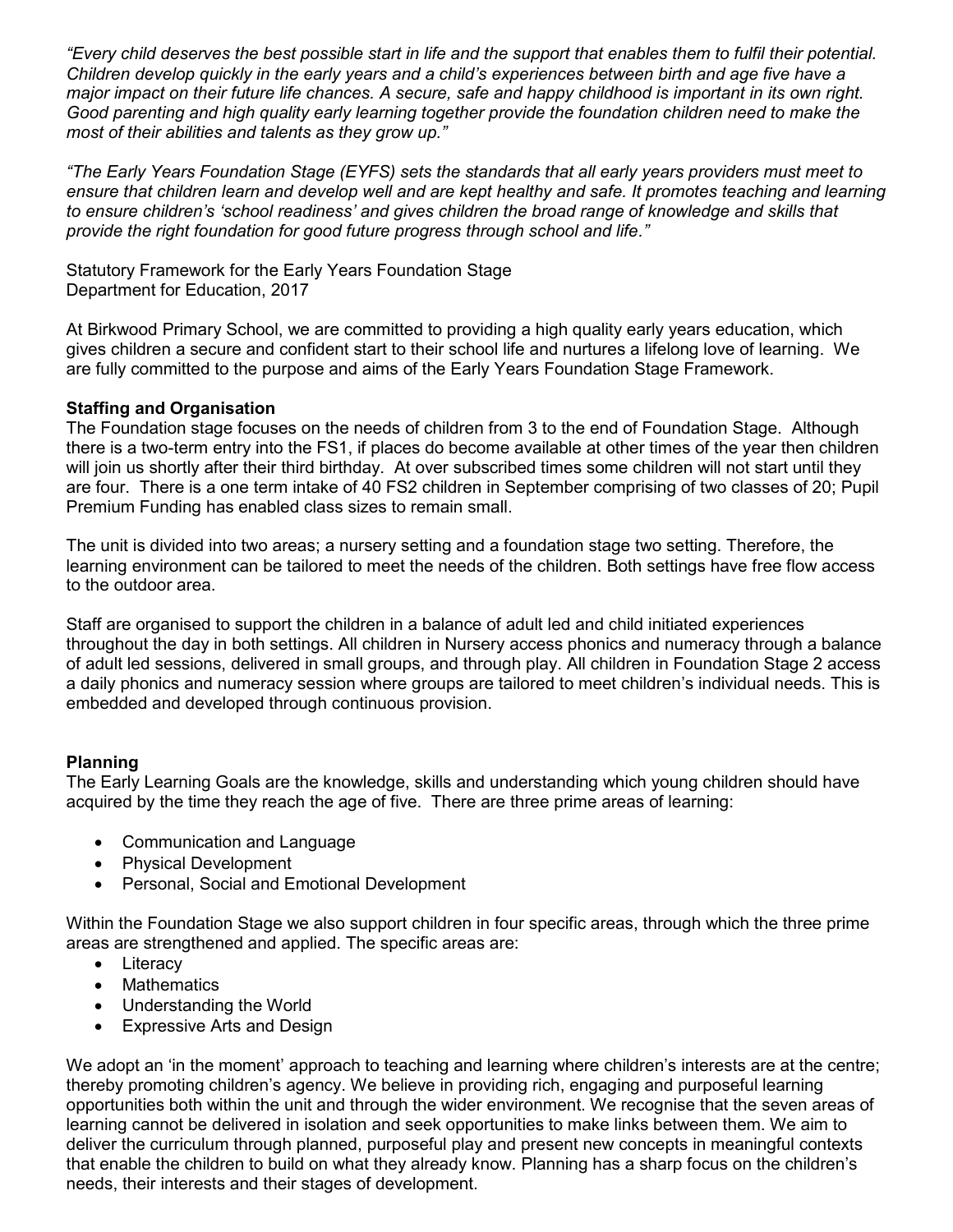# **Long Term Planning**

*"Ongoing formative assessment is at the heart of Early Years Practice"* – Development Matters 2012

Long term planning is based on the individual needs of each cohort and is created in response to initial baselines.

## **Medium Term Planning**

Medium term planning is shaped through a flexible overview of topics focused on seasons, the natural world and celebrations.

## **Short Term Planning**

Practitioners are highly skilled in delivering the curriculum through an 'in the moment' approach. Planning is edited and developed throughout the week in response to children's interest and next steps. Short term planning is based on a continuous cycle of observing, assessing and planning.

## **Effective Teaching and Learning**

Children are encouraged to play an active role in shaping their learning experiences. Each week, two children from each class are a key focus ~ we call this 'Believe in your selfie' week. Each child knows that this is their special week and all staff spend time engaging in discussion with the children about what they are interested in, which skills they would like to develop further and which resources they need to support their learning. This helps to shape the learning environment and the context for the short term planning. Staff still work with all other children and continue to work on their next steps and develop their interests.

We aim to provide an attractive, challenging and supportive learning environment that offers high quality opportunities for the children to learn through play, both indoors and outdoors. There is a range of continuous provision available in the unit, that is designed to offer open-ended, practical learning opportunities. Children are supported to think creatively and imaginatively and explore how resources can be adapted. The provision is enhanced with additional resources regularly and in response to children's interests, needs and next steps.

All children are involved in creating a floor book of their learning experiences and can access this at any time. They develop their language skills when discussing and reviewing their previous learning. Children look at and discuss their learning and electronic journal with their key person and with their parents/carers at parents' evenings throughout the year.

## **Observation and Assessment**

Internal assessment systems are robust, accurate and inform provision. Staff undertake intensive assessments relating to each individual child, collating as much information as possible, this may include pre-school visits, observations, Open Days, transition visits including visits from other settings. At Birkwood, the robust process includes:

## **Pre-school**

- $\circ$  Visits from other settings are organised as part of the transition process;
- o Where necessary, Birkwood staff visit other settings;
- $\circ$  Observations and home visits are undertaken with parents and carers for children new to the setting in both Nursery and Foundation Stage 2
- $\circ$  An Open Day is held for all new children and their families in Nursey
- o A transition morning and lunch is held for all children starting in Foundation Stage 2
- $\circ$  A phased entry takes place in both Nursery and Foundation Stage 2 to ensure all children settle well and baselines can be completed
- $\circ$  Information and documentation collected from other settings which informs initial judgements;
- o Informal conversations with parents, including an 'All about me' booklet that parents can complete with their child;
- $\circ$  School documents shared with parents, e.g. School Prospectus and school information provided on a memory stick.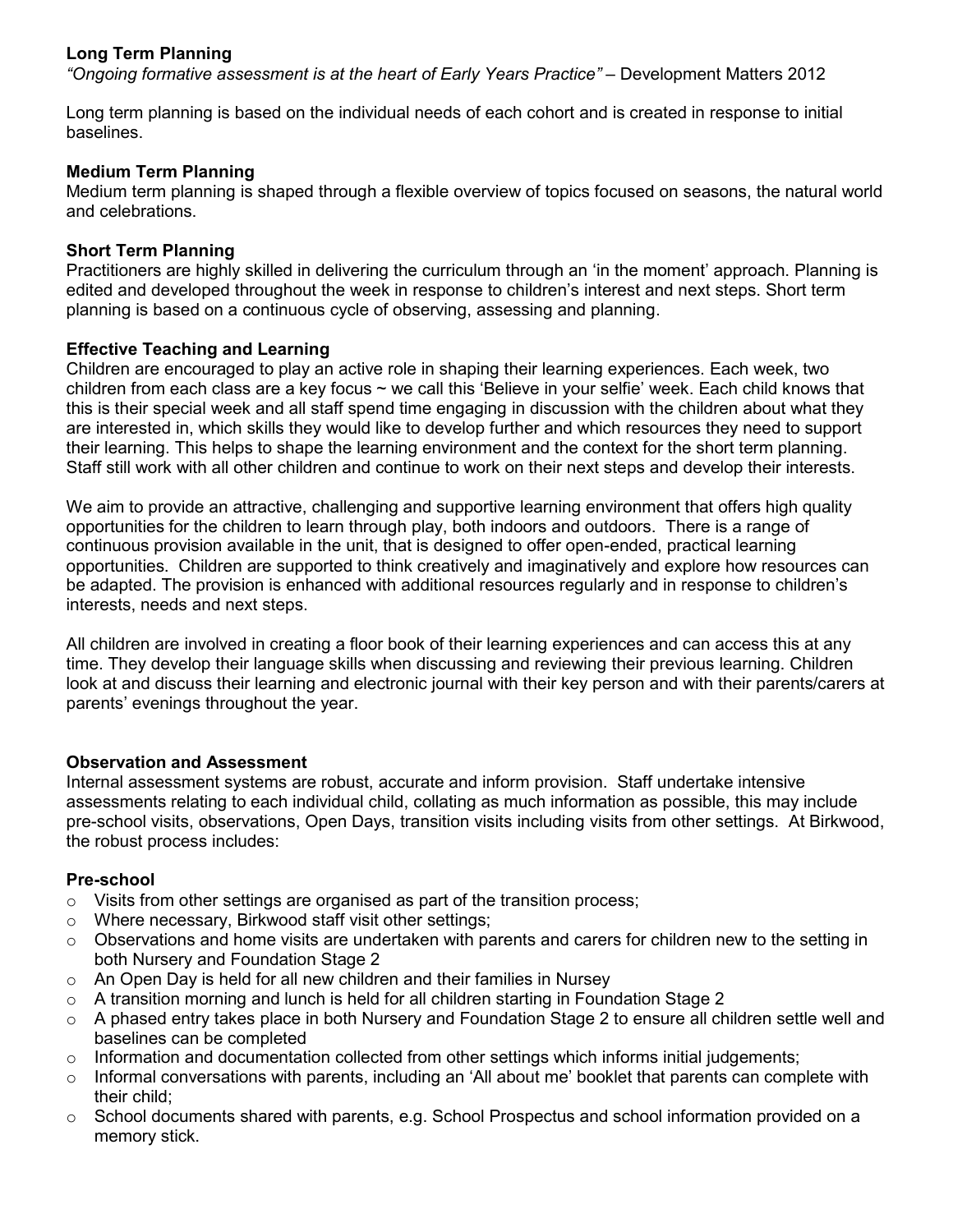**Within the first 15 days** (or longer if a child requires more time to settle)

- o Collect evidence from other settings, for example individual Learning Journeys that inform similar documentation within our setting;
- o Where available and appropriate, information is collected from other agencies, e.g. Health Visitor, Parent Support Advisor, this informs the required provision and support;
- $\circ$  Formal and informal baseline observations commence immediately and take place from the 1<sup>st</sup> to the  $15<sup>th</sup>$  day of starting at Nursery and Foundation Stage 2 (or longer if a child requires more time to settle);
- $\circ$  A key person is assigned to each child and is responsible for the above assessments, overseen by the class teacher.
- $\circ$  Records of observations, conversations with other children and adults, photographs, pieces of learning are utilised to assess each child against the criteria from the New EYFS Framework;
- o This evidence is collated into an individual Learning log on Eazmag.

During child initiated learning, practitioners record 'snapshot' observations on IPads. Notes about guided activities are recorded also on IPads or planning sheets. In Foundation Stage 2 children have a literacy folder, a mathematics folder and a topic folder. In Nursery children have a learning folder. Each child has a 'Learning Journey' on the EAZMag system and all observations are gathered along with photographs and recordings which inform tracking and assessments.

In the Summer Term, FS2 staff consider the 17 ELGS in the EYFS Profile to decide whether a child is working at the **expected** levels, **exceeding** the levels or have not yet met the levels (**emerging**). Judgements against the ELGs are based on ongoing observations; all relevant records; discussions with parents and carers, and any other adults whom the teacher, parent or carer judges can offer a useful contribution.

At the end of the year, Year 1 teachers are given a copy of the Profile report and the information is transferred onto Educator. This helps to create a smooth transition and assists with the planning of activities in Year 1.

#### **Working in Partnership**

We recognise that children may access EYFS provision through other providers throughout the week and that all providers have an equally important role to play in their early years experiences. We seek information about the other settings that our children attend so that we can establish communication about their learning and development.

## **Parent Partnerships**

We value the contribution that our parents/carers make to their child's learning and take every opportunity to work in collaboration with them. We offer workshops and 'Stay and Play' sessions for them to attend throughout the year. Each half term, we publish a newsletter to inform parents/carers what their child will be learning and how they can support them at home. Parent/carer consultations are held termly.

We welcome contributions from home and encourage parents/carers to post on our parent platform 'Class Dojo'. They also have access to their child's electronic learning journal on EazMag.

We provide interest sheets for parents/carers to complete during their child's 'Believe in your selfie' week.

One child from each class is chosen to take home a special reading bag each week which helps to develop a love of reading. FS2 children take reading books and a phonics pack home to share when they are ready.

## **Inclusion and Equal Opportunities**

We recognise that every child is unique and we nurture every child's individual needs. This in turn ensures that our children are happy, confident and independent individuals who strive to achieve their very best.

Thereby the solid foundations are laid for learning and their happiness in school. In addition, we take into account children's life experiences when planning for their learning.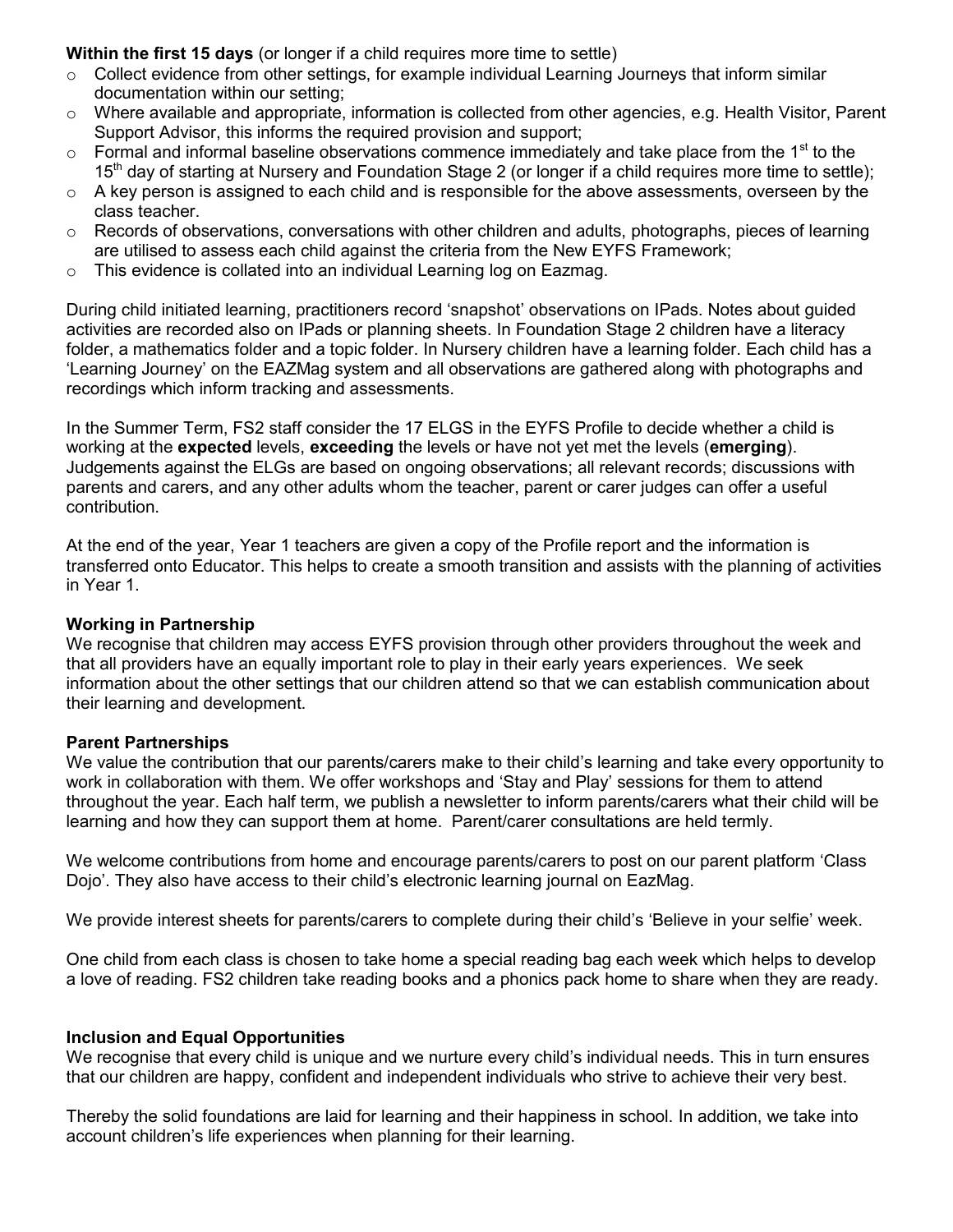We meet the needs of the children through:

- Planning opportunities that build upon and extend children's knowledge, experience and interests, and develop their self-esteem and confidence;
- Using a wide range of teaching strategies based on children's learning needs;
- Providing a safe and supportive learning environment in which the contributions of all children are valued;
- Using resources that reflect diversity and are free from discrimination and stereotyping;
- Planning challenging activities for children whose ability and understanding requires extension activities.
- Small intervention groups for children who need extra support.

# **Visits**

Written parental permission to take the children into the local environment is sought upon admission to the school. Further permission is obtained for any other visits linked to topics and themes. Risk assessments are completed accordingly.

# **Key Person Approach**

In Nursery each child is assigned a 'key person' who may be the teacher, nursery nurse or a teaching assistant. Parents are informed of who their child's key person is and receive information about their role.

The key person's responsibilities include:

- Helping the child to become familiar with the setting.
- Building a relationship with each child's parents, working in partnership with them to ensure that the child is being cared for appropriately for each family.
- Responding sensitively to the child's needs, feelings, ideas and behaviour.
- Ensuring that the learning opportunities on offer meet the needs of each child.

In Foundation Stage 2 the children are organised into two classes and have a 'key person' who may be the teacher or teaching assistant. They are split into ability groups for phonics, mathematics, squiggle while you wiggle and dough disco and work with all adults across the setting in further guided groups.

## **Risk Assessments**

In addition to the school's risk assessment, there is a foundation stage risk assessment document to address hazards in the provisional areas indoors and outdoors. The hazards are identified and managed.

## **Information for Parents and Carers**

A School Prospectus is provided for new parents and carers that includes information about Birkwood Primary School and an EYFS pack which details the types of activities provided, staffing and food and drink. There is a weekly newsletter that is sent home with the children every Friday to inform parents/carers about upcoming events or important dates.

## **Transition from Nursery to the Foundation Stage**

We work closely with our feeder settings to ensure that children make a smooth transition to school. In the summer term, we organise opportunities for children to visit and for staff to visit them in their setting and at home. School staff make additional visits to talk to pre-school staff.

In Foundation Stage 2, we hold a transition meeting for new parents/carers in the summer term, where we outline daily routines and expectations. In Nursery we hold meetings for new starters at each entry point.

A phased entry takes place in both Nursery and Foundation Stage 2 to ensure all children settle well and baselines can be completed.

# **Being Active**

Children have access to an outdoor area, which provides a wide range of physical activities to develop their gross motor skills, including a large sandpit, mud kitchen, sports area and climbing apparatus. FS2 children also take part in one PE session each week.